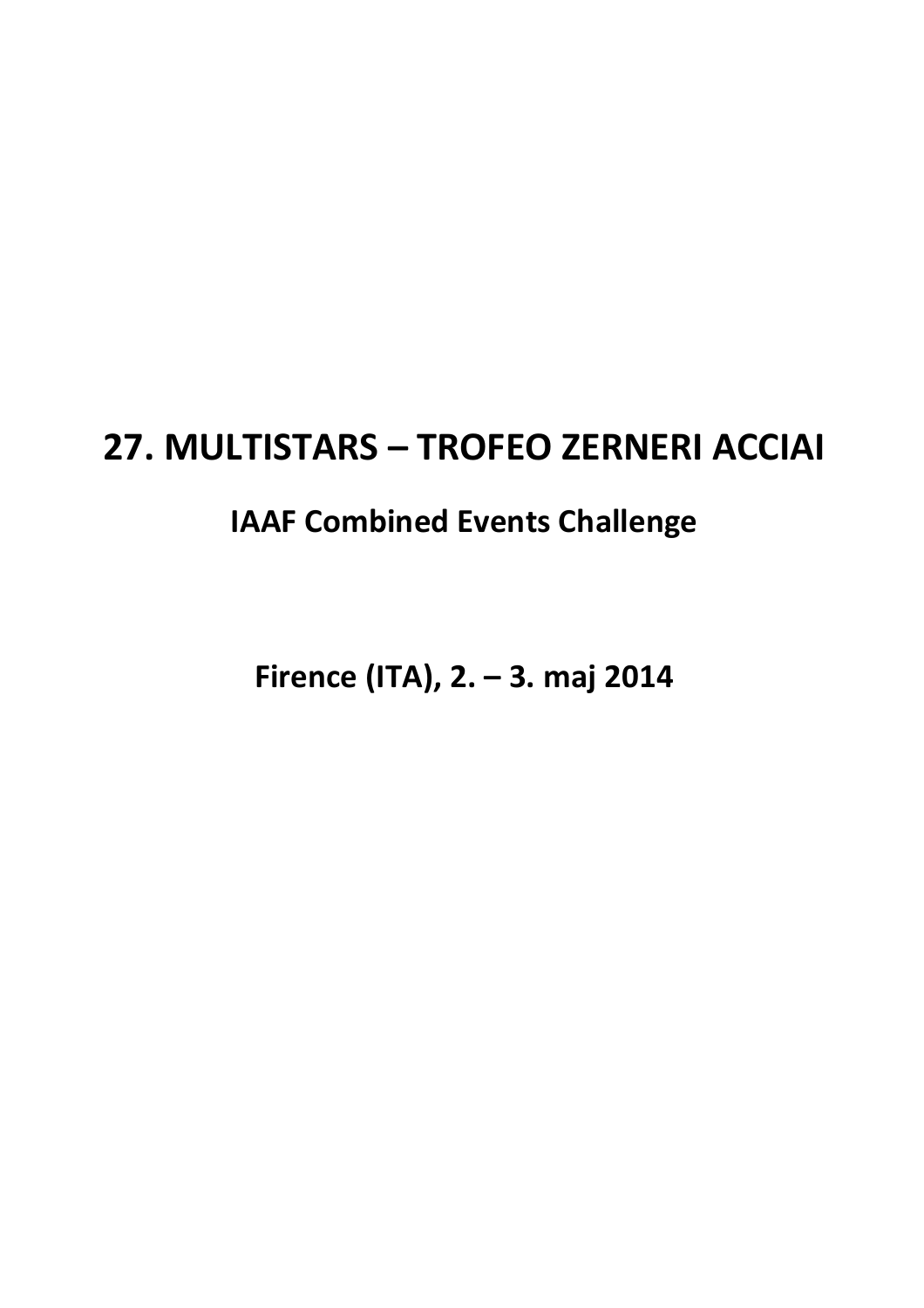"Luigi Ridolfi" Stadium - FIRENZE - ITALY - May 2th - 3th, 2014

Uomini - Men - Hommes Decathlon

**100 metri - 100 metres** 

**Heat 1** Vento / Wind m/s: 1,4 Inizio gara ore: 10.58 Fine gara ore:

| Pos. | <b>Bib</b> | Athlete       |         | <b>Birth</b> | Country    | Mark  | Points |
|------|------------|---------------|---------|--------------|------------|-------|--------|
| 1    | 16         | Cairoli       | Simone  | (90)         | <b>ITA</b> | 11.06 | 847    |
| 2    | 5          | Reeks         | Richard | (85)         | <b>GBR</b> | 11.07 | 845    |
| 3    | 3          | <b>Bryant</b> | Ashley  | (91)         | <b>GBR</b> | 11.08 | 843    |
| 4    | 9          | Roe           | Martin  | (92)         | <b>NOR</b> | 11.20 | 817    |
| 5    |            | Querin        | Gael    | (87)         | <b>FRA</b> | 11.44 | 765    |
| 6    | 6          | Mayer         | Kevin   | (92)         | <b>FRA</b> | 11.46 | 761    |

Heat 2 Vento / Wind m/s: 0,2 Inizio gara ore: 11.58 Fine gara ore:

| Pos.           | <b>Bib</b> | Athlete         |          | <b>Birth</b> | Country    | Mark  | Points |
|----------------|------------|-----------------|----------|--------------|------------|-------|--------|
| 1              | 8          | Ekholm          | Fredrick | (94)         | <b>SWE</b> | 11.16 | 825    |
| $\overline{2}$ | 2          | <b>Braun</b>    | Pieter   | (93)         | <b>NED</b> | 11.18 | 821    |
| 3              | 13         | Przybyl         | Marcin   | (89)         | <b>POL</b> | 11.43 | 767    |
| $\overline{4}$ | 17         | Paoluzzi        | Roberto  | (93)         | <b>ITA</b> | 11.47 | 759    |
| 5              | 4          | <b>Brockman</b> | Martin   | (87)         | <b>GBR</b> | 11.58 | 736    |

Heat 3 Vento / Wind m/s: -0,1 Inizio gara ore: 11.14 Fine gara ore:

| Pos. | <b>Bib</b> | Athlete      |               | <b>Birth</b> | Country    | Mark  | Points |
|------|------------|--------------|---------------|--------------|------------|-------|--------|
| 1    | 11         | Dos Santos   | Felipe Vinic. | (94)         | <b>BRA</b> | 10.74 | 919    |
| 2    |            | Sintnicolaas | Eelco         | (87)         | <b>NED</b> | 10.94 | 874    |
| 3    | 10         | Chinin       | Carlos        | (85)         | <b>BRA</b> | 11.19 | 819    |
| 4    | 15         | Cehovin      | Urban         | (93)         | <b>SLO</b> | 11.29 | 797    |
| 5    | 14         | Ivanyckyi    | Vasul         | (91)         | <b>UKR</b> | 11.32 | 791    |
| 6    | 12         | Wiesiolek    | Pawel         | (91)         | <b>POL</b> | 11.35 | 784    |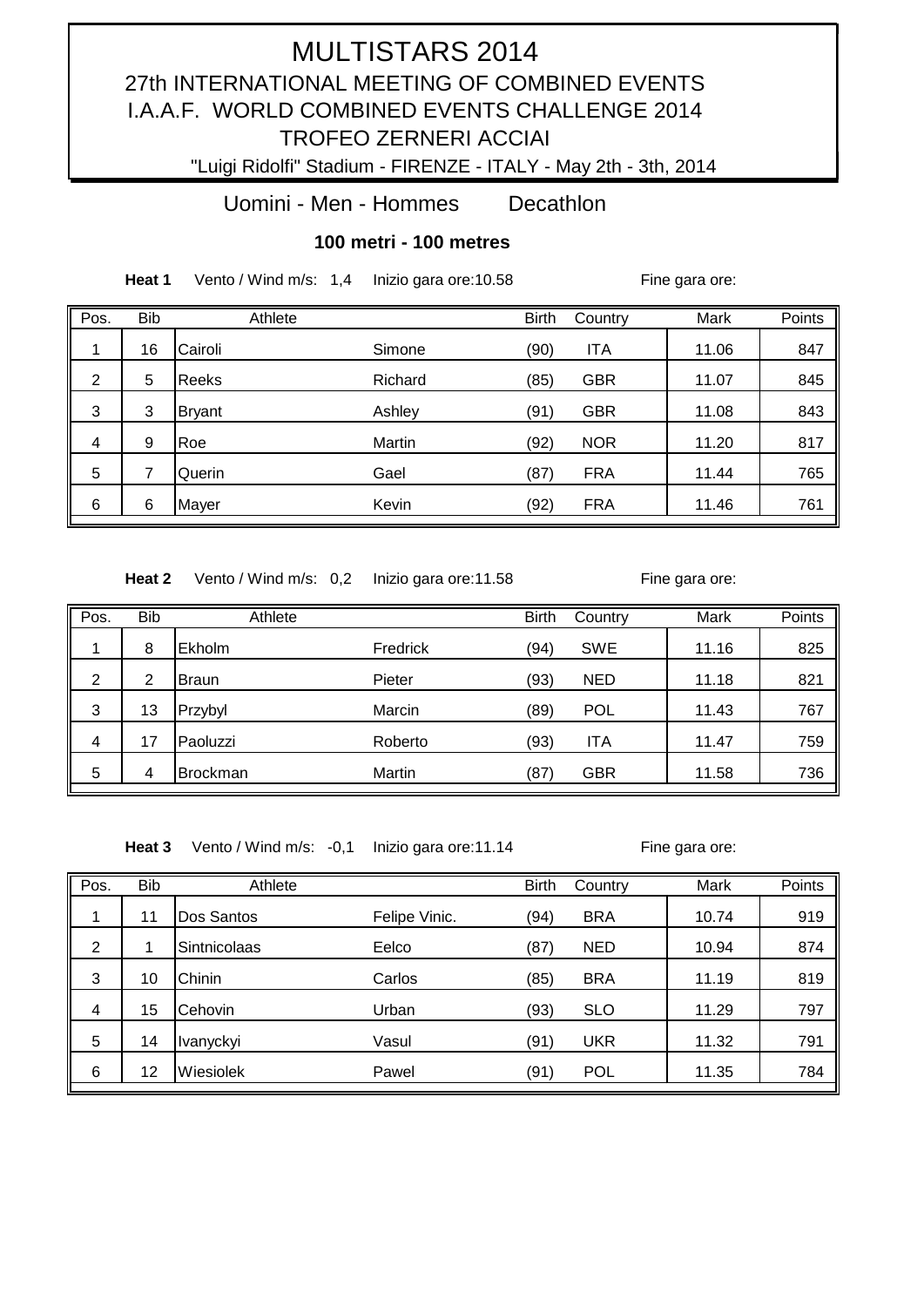### **MULTISTARS 2014** 27th INTERNATIONAL MEETING OF COMBINED EVENTS I.A.A.F. WORLD COMBINED EVENTS CHALLENGE 2014

TROFEO ZERNERI ACCIAI

"Luigi Ridolfi" Stadium - FIRENZE - ITALY - May 2th - 3th, 2014

#### Uomini - Men - Hommes Decathlon

#### **Salto in Lungo - Long Jump - Saut in Longueur Salto in Lungo - Long Jump - Saut in Longueur**

Inizio gara ore:12.00 Fine gara ore:12.52

| Pos.           | <b>Bib</b> | Athlete         |               |      |            | Attempt (wind) | Attempt (wind)   | Attempt (wind)   | Mark (wind)      | Points      |
|----------------|------------|-----------------|---------------|------|------------|----------------|------------------|------------------|------------------|-------------|
| $\mathbf 1$    | 3          | <b>Bryant</b>   | Ashley        | (91) | <b>GBR</b> | 7.42(1,5)      | N                | 7.40<br>(0,0)    | 7.42<br>(1,5)    | 915         |
| 2              | 2          | <b>Braun</b>    | Pieter        | (93) | <b>NED</b> | N              | $7.18$ $(-0,9)$  | 7.40<br>(0,2)    | 7.40<br>(0,2)    | 910         |
| 3              | 14         | Ivanyckyi       | Vasul         | (91) | <b>UKR</b> | 7.08<br>(1,4)  | N                | 7.30<br>(0,0)    | 7.30<br>(0,0)    | 886         |
| 4              | 1          | Sintnicolaas    | Eelco         | (87) | <b>NED</b> | 7.20<br>(0,3)  | $(-0,3)$<br>7.27 | 7.16<br>$(-1,4)$ | 7.27<br>$(-0,3)$ | 878         |
| 5              | 16         | Cairoli         | Simone        | (90) | <b>ITA</b> | (0,9)<br>7.16  | (0,0)<br>7.08    | (1,2)<br>7.05    | 7.16<br>(0,9)    | 852         |
| 6              | 15         | Cehovin         | Urban         | (93) | <b>SLO</b> | 7.16<br>(2,0)  | 6.92<br>(1,1)    | 6.83<br>$(-1,3)$ | 7.16<br>(2,0)    | 852         |
| $\overline{7}$ | 5          | Reeks           | Richard       | (85) | <b>GBR</b> | N              | 7.06<br>(0,4)    | N                | 7.06<br>(0,4)    | 828         |
| 8              | 7          | Querin          | Gael          | (87) | <b>FRA</b> | N              | N                | $7.04$ $(-1,2)$  | $(-1,2)$<br>7.04 | 823         |
| 9              | 13         | Przybyl         | Marcin        | (89) | POL        | N              | N                | 7.01<br>$(-1,8)$ | 7.01<br>$(-1,8)$ | 816         |
| 10             | 10         | Chinin          | Carlos        | (85) | <b>BRA</b> | 7.00<br>(0,9)  | (1,3)<br>5.47    | 6.86<br>$(-1,4)$ | 7.00<br>(0,9)    | 814         |
| 11             | 6          | Mayer           | Kevin         | (92) | <b>FRA</b> | 6.61<br>(1,0)  | 5.68<br>(1,1)    | 6.95<br>$(-0,5)$ | 6.95<br>$(-0,5)$ | 802         |
| 12             | 9          | Roe             | Martin        | (92) | <b>NOR</b> | 4.26<br>(3,4)  | 6.89<br>(1,2)    | $6.90$ $(-0,6)$  | 6.90<br>$(-0,6)$ | 790         |
| 13             | 4          | <b>Brockman</b> | Martin        | (87) | <b>GBR</b> | 6.83<br>(0,9)  | (0,2)<br>6.68    | N                | 6.83<br>(0,9)    | 774         |
| 14             | 8          | Ekholm          | Fredrick      | (94) | <b>SWE</b> | 6.67<br>(0,0)  | 6.69<br>$(-1,1)$ | $6.65$ $(-0,8)$  | $(-1,1)$<br>6.69 | 741         |
| 15             | 17         | Paoluzzi        | Roberto       | (93) | <b>ITA</b> | 6.49<br>(0,1)  | 6.56<br>(1,1)    | $6.52$ $(-1,1)$  | 6.56<br>(1,1)    | 711         |
| 16             | 12         | Wiesiolek       | Pawel         | (91) | POL        | N              | N                |                  | <b>NM</b>        | $\mathbf 0$ |
|                | 11         | Dos Santos      | Felipe Vinic. | (94) | <b>BRA</b> | <b>DNS</b>     |                  |                  | <b>DNS</b>       |             |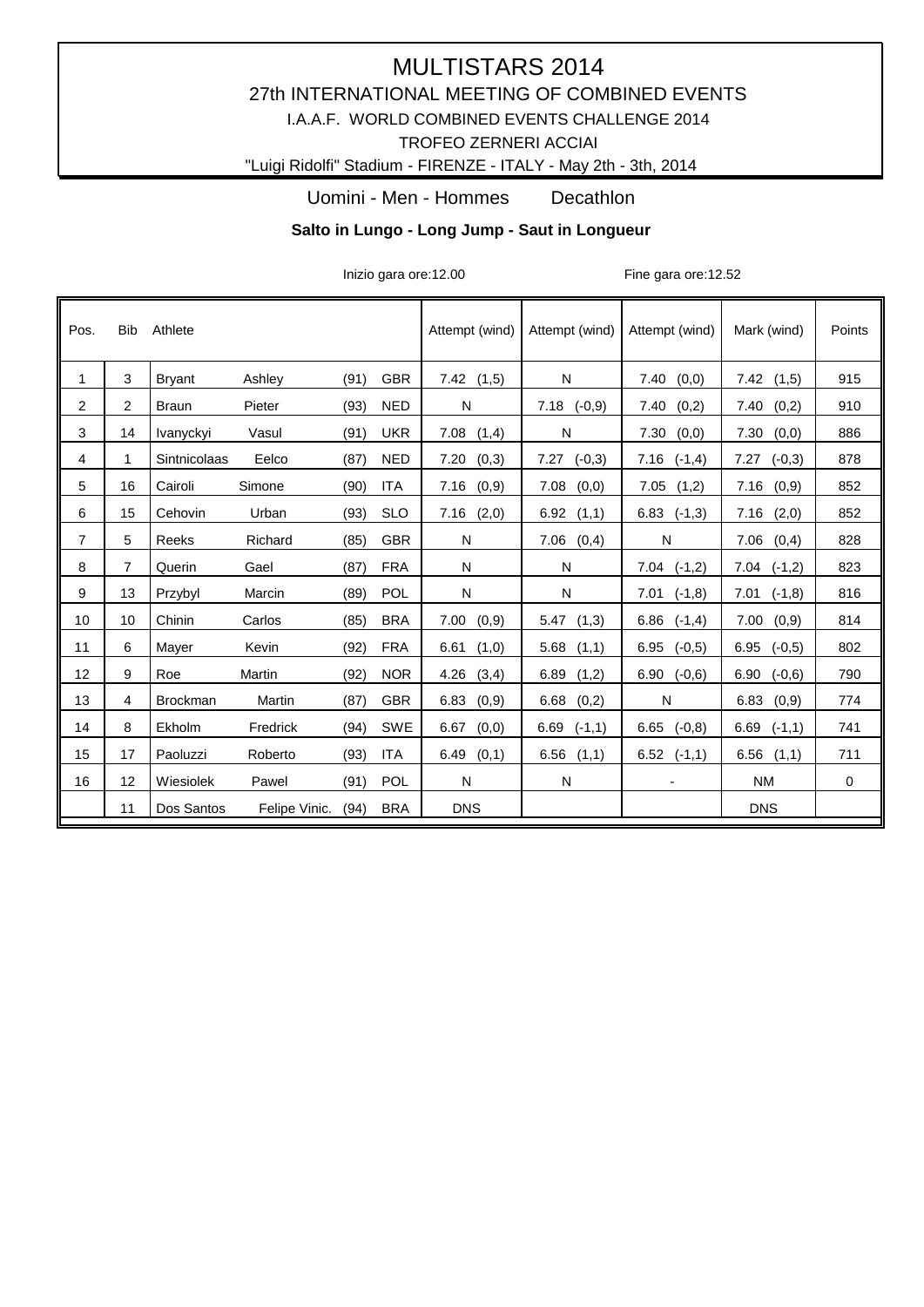"Luigi Ridolfi" Stadium - FIRENZE - ITALY - May 2th - 3th, 2014

Uomini - Men - Hommes Decathlon

Getto del Peso - Shot Put - Poids

Inizio gara ore:14.00 Fine gara ore:14.45

| Pos.           | <b>Bib</b>     | Athlete         |          | Birth    | Country    | Attempt 1 | Attempt $\overline{2}$ | Attempt $3$              | Mark  | Points |
|----------------|----------------|-----------------|----------|----------|------------|-----------|------------------------|--------------------------|-------|--------|
| 1              | 9              | Roe             | Martin   | (92)     | <b>NOR</b> | 14.52     | 14.28                  | 14.65                    | 14.65 | 768    |
| $\overline{2}$ | 13             | Przybyl         | Marcin   | (89)     | POL        | 14.27     | 14.41                  | 14.27                    | 14.41 | 753    |
| 3              | 10             | Chinin          | Carlos   | (85)     | <b>BRA</b> | 14.06     | 13.96                  | 14.37                    | 14.37 | 751    |
| 4              | 6              | Mayer           | Kevin    | (92)     | <b>FRA</b> | 14.07     | N                      | 14.21                    | 14.21 | 741    |
| 5              | 1              | Sintnicolaas    | Eelco    | (87)     | <b>NED</b> | 13.98     | N                      | $\blacksquare$           | 13.98 | 727    |
| 6              | 12             | Wiesiolek       | Pawel    | (91)     | POL        | 13.05     | 13.94                  | 13.54                    | 13.94 | 725    |
| 7              | 5              | Reeks           | Richard  | (85)     | <b>GBR</b> | 13.25     | N                      | 13.65                    | 13.65 | 707    |
| 8              | $\overline{2}$ | Braun           | Pieter   | (93) NED |            | 13.55     | 13.46                  | N                        | 13.55 | 701    |
| 9              | 3              | <b>Bryant</b>   | Ashley   | (91)     | GBR        | 13.28     | 13.51                  | 13.50                    | 13.51 | 698    |
| 10             | 14             | Ivanyckyi       | Vasul    | (91)     | <b>UKR</b> | 12.51     | 13.16                  | 12.73                    | 13.16 | 677    |
| 11             | 15             | Cehovin         | Urban    | (93) SLO |            | 12.33     | 12.73                  | 12.82                    | 12.82 | 656    |
| 12             | 4              | <b>Brockman</b> | Martin   | (87)     | <b>GBR</b> | 12.81     | 12.55                  | N                        | 12.81 | 656    |
| 13             | $\overline{7}$ | Querin          | Gael     | (87)     | <b>FRA</b> | 12.26     | N                      | $\overline{\phantom{a}}$ | 12.26 | 622    |
| 14             | 16             | Cairoli         | Simone   | (90) ITA |            | 11.90     | 11.59                  | ${\sf N}$                | 11.90 | 600    |
| 15             | 8              | Ekholm          | Fredrick | (94)     | SWE        | 11.54     | 11.87                  | 11.54                    | 11.87 | 599    |
| 16             | 17             | Paoluzzi        | Roberto  | (93)     | ITA        | 10.09     | 10.33                  | $\mathsf{N}$             | 10.33 | 505    |

NB: L'atleta Bib n.2 Braun Pieter, a seguito del reclamo verbale per contestazione circa la misurazione del terzo lancio, ne ha effettuato un quarto in sostituzione del precedente, lancio risultato nullo.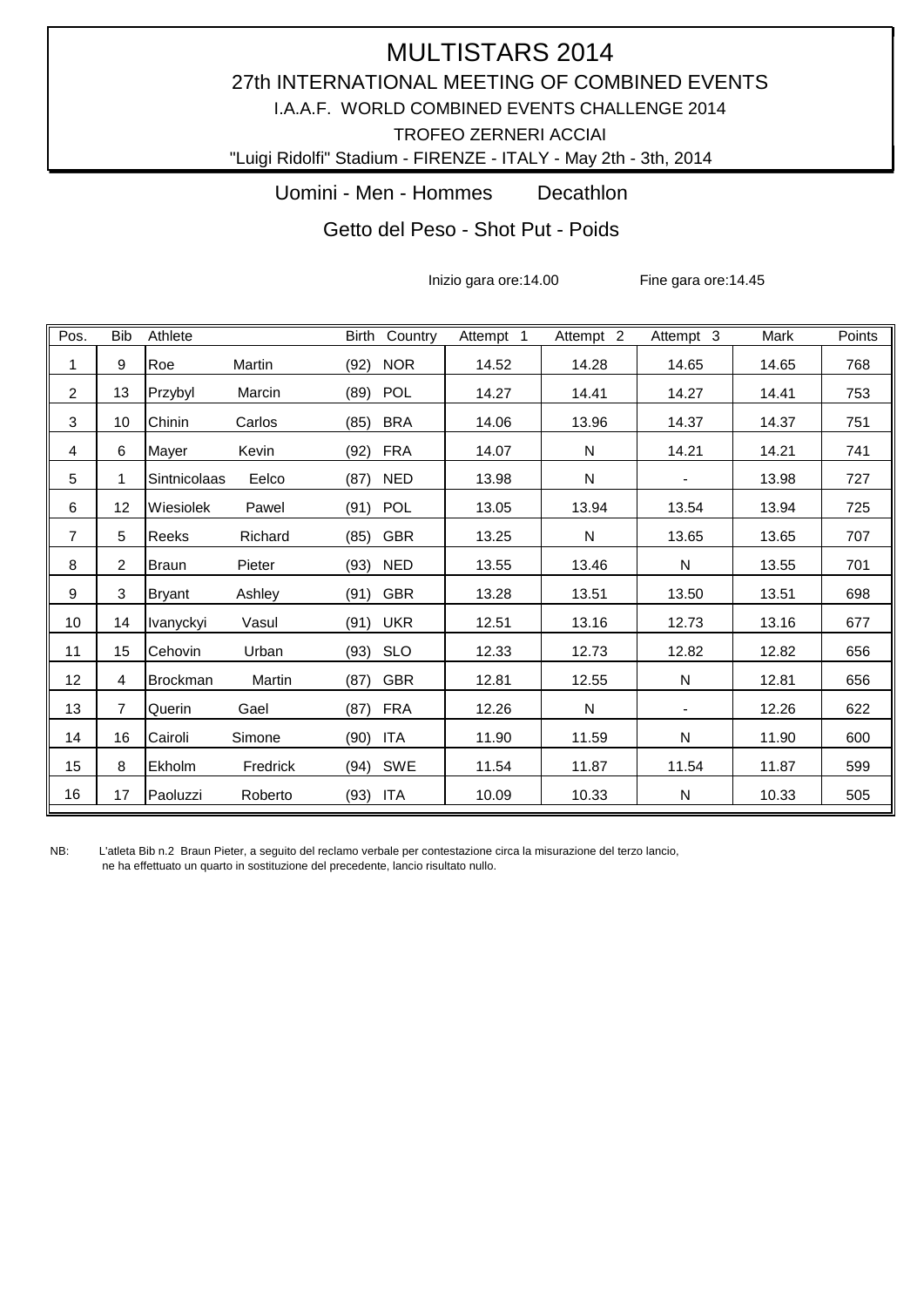#### "Luigi Ridolfi" Stadium - FIRENZE - ITALY - May 2th - 3th, 2014

#### Uomini - Men - Hommes Decathlon

#### **Salto in alto - Hight jump - Saut en hauteur**

**Group A** Inizio gara ore: 16.15 Fine gara ore: 17.21

| Pos.           | <b>Bib</b> | Athlete                   | Birth Country      | Mark | Points |
|----------------|------------|---------------------------|--------------------|------|--------|
| 1              | 14         | Vasul<br>Ivanyckyi        | <b>UKR</b><br>(91) | 2.04 | 840    |
| 2              | 13         | Przybyl<br>Marcin         | POL<br>(89)        | 2.01 | 813    |
| 3              | 16         | Cairoli<br>Simone         | ITA<br>(90)        | 1.98 | 785    |
| $\overline{4}$ | 5          | Richard<br><b>Reeks</b>   | <b>GBR</b><br>(85) | 1.95 | 758    |
| 5              | 6          | Mayer<br>Kevin            | <b>FRA</b><br>(92) | 1.95 | 758    |
| 6              | 10         | Chinin<br>Carlos          | <b>BRA</b><br>(85) | 1.92 | 731    |
| 7              | 4          | <b>Brockman</b><br>Martin | <b>GBR</b><br>(87) | 1.86 | 679    |
| $\overline{7}$ | 1          | Eelco<br>Sintnicolaas     | <b>NED</b><br>(87) | 1.86 | 679    |
|                | 12         | Wiesiolek<br>Pawel        | POL<br>(91)        | ΝM   | 0      |
|                |            |                           |                    |      |        |

|    |                 |         |                          | 1.71 1.74 | 1.77                     | 1.80                     |                          | 1.83 1.86 1.89 |                          | 1.92 1.95 1.98 2.01 2.04 2.07 2.10 2.13 2. |         |            |     |            |     |  |  |
|----|-----------------|---------|--------------------------|-----------|--------------------------|--------------------------|--------------------------|----------------|--------------------------|--------------------------------------------|---------|------------|-----|------------|-----|--|--|
| 14 | Ivanyckyi       | Vasul   | $\overline{\phantom{a}}$ |           |                          |                          |                          | $\circ$        | $\circ$                  | XO                                         | $\circ$ | $\circ$    | XXO | $\circ$    | XXX |  |  |
| 13 | Przybyl         | Marcin  | $\overline{\phantom{a}}$ |           |                          |                          |                          |                | $\circ$                  | $\overline{\phantom{0}}$                   | XO      | $\circ$    | XO  | <b>XXX</b> |     |  |  |
| 16 | Cairoli         | Simone  | $\overline{\phantom{a}}$ | $\circ$   | $\overline{\phantom{0}}$ | $\circ$                  | $\overline{\phantom{a}}$ | $\circ$        | $\overline{\phantom{0}}$ | XXO                                        | $\circ$ | XXO        | xxx |            |     |  |  |
| 5  | Reeks           | Richard | $\overline{\phantom{a}}$ |           |                          | $\overline{\phantom{0}}$ |                          |                | $\circ$                  | $\overline{\phantom{0}}$                   | XXO     | <b>XXX</b> |     |            |     |  |  |
| 6  | Mayer           | Kevin   | $\overline{\phantom{a}}$ |           | $\overline{\phantom{0}}$ | $\circ$                  | $\overline{\phantom{a}}$ | $\circ$        | $\circ$                  | XXO                                        | XXO     | <b>XXR</b> |     |            |     |  |  |
| 10 | Chinin          | Carlos  | $\overline{\phantom{a}}$ |           |                          | -                        | $\overline{\phantom{a}}$ | XO             | XO                       | XO                                         | XXX     |            |     |            |     |  |  |
| 4  | <b>Brockman</b> | Martin  | $\overline{\phantom{a}}$ |           |                          | $\qquad \qquad$          | $\overline{\phantom{a}}$ | $\circ$        | $\overline{\phantom{a}}$ | XXX                                        |         |            |     |            |     |  |  |
|    | Sintnicolaas    | Eelco   | $\overline{\phantom{a}}$ |           |                          | $\qquad \qquad$          | $\overline{\phantom{a}}$ | o              | $\overline{\phantom{a}}$ | XXX                                        |         |            |     |            |     |  |  |
| 12 | Wiesiolek       | Pawel   | XR                       |           |                          |                          |                          |                |                          |                                            |         |            |     |            |     |  |  |

**Group B** Inizio gara ore: 16.10 Fine gara ore: 17.13

| Pos. | <b>Bib</b>     | Athlete       |          | Birth Country      | Mark | Points |
|------|----------------|---------------|----------|--------------------|------|--------|
| 4    | 8              | Ekholm        | Fredrick | SWE<br>(94)        | 1.92 | 731    |
| 2    | $\overline{2}$ | Braun         | Pieter   | <b>NED</b><br>(93) | 1.89 | 705    |
| 3    | 3              | <b>Bryant</b> | Ashley   | <b>GBR</b><br>(91) | 1.89 | 705    |
| 4    | 7              | Querin        | Gael     | <b>FRA</b><br>(87) | 1.86 | 679    |
| 5    | 9              | Roe           | Martin   | <b>NOR</b><br>(92) | 1.86 | 679    |
| 6    | 17             | Paoluzzi      | Roberto  | <b>ITA</b><br>(93) | 1.77 | 602    |
| 7    | 15             | Cehovin       | Urban    | (93) SLO           | 1.74 | 577    |

|                |          |         |                          |                          |                          |                          | 1.71 1.74 1.77 1.80 1.83 1.86 1.89 1.92 1.95 1.98 2.01 2.04 2.07 2.10 2.13 2. |                          |     |                          |     |  |  |  |  |
|----------------|----------|---------|--------------------------|--------------------------|--------------------------|--------------------------|-------------------------------------------------------------------------------|--------------------------|-----|--------------------------|-----|--|--|--|--|
| 8              | Ekholm   | Fredric | $\overline{\phantom{0}}$ | $\overline{\phantom{a}}$ | $\overline{\phantom{0}}$ | -                        | ο                                                                             | $\overline{\phantom{a}}$ | O   | $\circ$                  | XXX |  |  |  |  |
| 2              | Braun    | Pieter  | $\overline{\phantom{0}}$ |                          | -                        |                          |                                                                               | $\overline{\phantom{a}}$ | ο   | $\overline{\phantom{0}}$ | XXX |  |  |  |  |
| 3              | Bryant   | Ashley  | -                        | $\overline{\phantom{0}}$ | xо                       | XO                       | $\circ$                                                                       | 0                        | XXO | <b>XXX</b>               |     |  |  |  |  |
| $\overline{7}$ | Querin   | Gael    | $\overline{\phantom{0}}$ |                          | $\overline{\phantom{0}}$ | $\overline{\phantom{0}}$ | XO                                                                            | $\circ$                  | XXX |                          |     |  |  |  |  |
| 9              | Roe      | Martin  | $\overline{\phantom{0}}$ | $\overline{\phantom{a}}$ | $\overline{\phantom{0}}$ | XO                       | $\circ$                                                                       | xxo                      | XXX |                          |     |  |  |  |  |
| 17             | Paoluzzi | Robert  | $\circ$                  | XXO                      | $\circ$                  | XXX                      |                                                                               |                          |     |                          |     |  |  |  |  |
| 15             | Cehovin  | Urban   | XO                       | $\circ$                  | XXX                      |                          |                                                                               |                          |     |                          |     |  |  |  |  |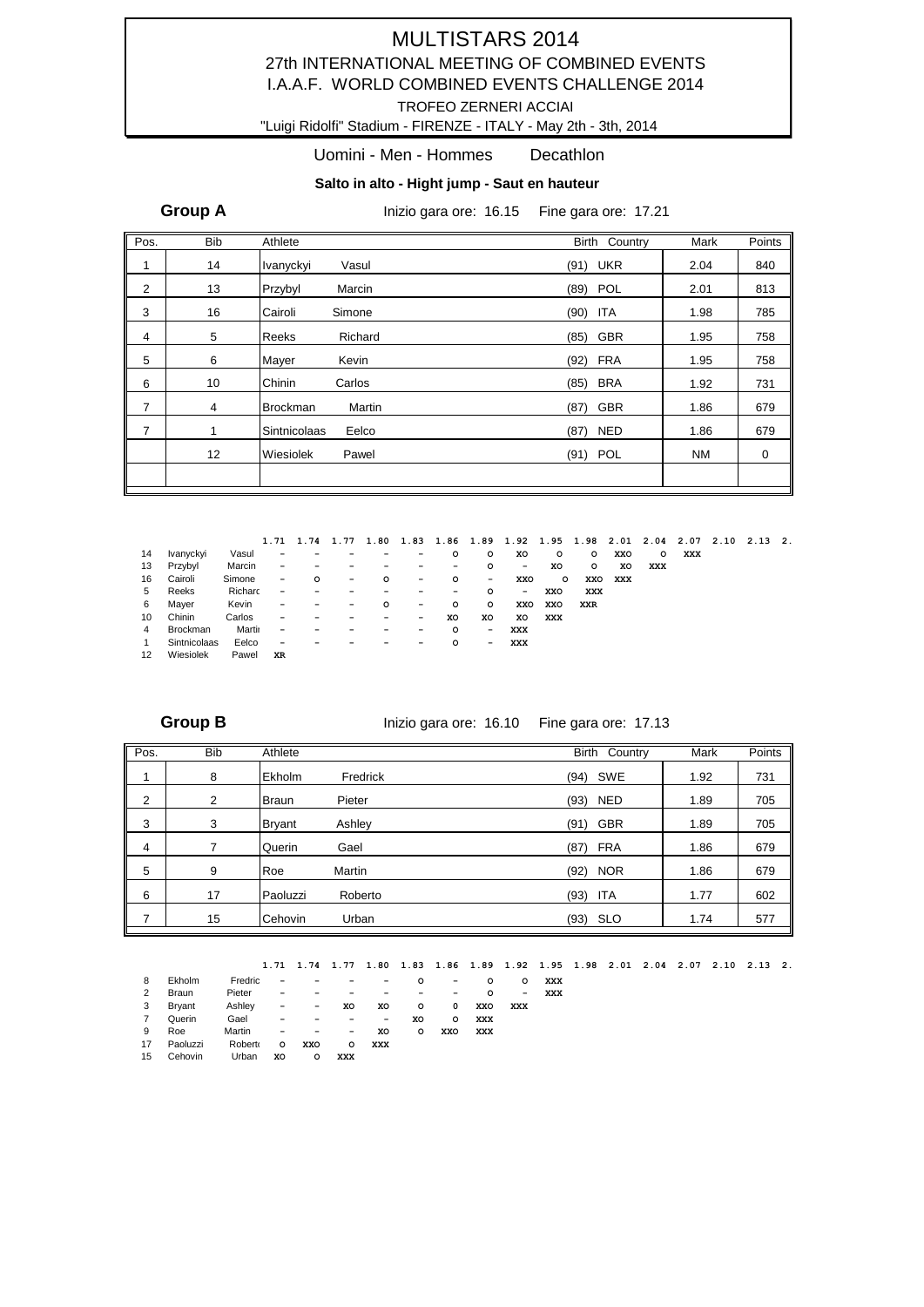"Luigi Ridolfi" Stadium - FIRENZE - ITALY - May 2th - 3th, 2014

Uomini - Men - Hommes Decathlon

### **400 metri - 400 metres**

**Heat 1 Inizio gara ore:18.22** 

| Pos. | <b>Bib</b> | Athlete   |          | <b>Birth</b> | Country    | Mark  | Points |
|------|------------|-----------|----------|--------------|------------|-------|--------|
|      | 16         | Cairoli   | Simone   | (90)         | <b>ITA</b> | 50.13 | 809    |
| 2    | 14         | Ivanyckyi | Vasul    | (91)         | UKR        | 51.18 | 761    |
| 3    | 13         | Przybyl   | Marcin   | (89)         | <b>POL</b> | 52.53 | 702    |
| 4    | 8          | Ekholm    | Fredrick | (94)         | <b>SWE</b> | 52.57 | 700    |
| 5    | 7          | Paoluzzi  | Roberto  | (93)         | ITA        | 54.26 | 629    |

#### **Heat 2 Inizio gara ore:** 18.333 Fine gara ore:18.333 Fine gara ore:18.333 Fine gara ore:18.333 Fine gara or

| Pos.           | <b>Bib</b> | Athlete       |        | <b>Birth</b> | Country    | Mark       | Points |
|----------------|------------|---------------|--------|--------------|------------|------------|--------|
|                |            | Sintnicolaas  | Eelco  | (87)         | <b>NED</b> | 48.81      | 870    |
| $\overline{2}$ | 15         | Cehovin       | Urban  | (93)         | <b>SLO</b> | 49.30      | 847    |
| 3              | 10         | Chinin        | Carlos | (85)         | <b>BRA</b> | 49.57      | 835    |
| 4              | 3          | <b>Bryant</b> | Ashley | (91)         | <b>GBR</b> | 49.60      | 833    |
|                |            | Querin        | Gael   | (87)         | <b>FRA</b> | <b>DNS</b> |        |

#### **Heat 3** Fine gara or :18.39 Fine gara or :18.400 Fine gara or :18.400 Fine gara or :18.400 Fine gara or :18.400 Fine gara or :18.400 Fine gara or :18.400 Fine gara or :18.400 Fine gara or :18.400 Fine gara or :18.400 Fine

| Pos.           | Bib | Athlete         |         | <b>Birth</b> | Country    | Mark       | Points |
|----------------|-----|-----------------|---------|--------------|------------|------------|--------|
| 1              | 2   | <b>Braun</b>    | Pieter  | (93)         | <b>NED</b> | 49.14      | 855    |
| $\overline{2}$ | 5   | Reeks           | Richard | (85)         | <b>GBR</b> | 49.76      | 826    |
| 3              | 4   | <b>Brockman</b> | Martin  | (87)         | <b>GBR</b> | 50.62      | 786    |
| 4              | 9   | Roe             | Martin  | (92)         | <b>NOR</b> | 51.16      | 762    |
|                | 12  | Wiesiolek       | Pawel   | (91)         | <b>POL</b> | <b>DNF</b> | 0      |
|                | 6   | Mayer           | Kevin   | (92)         | <b>FRA</b> | <b>DNS</b> |        |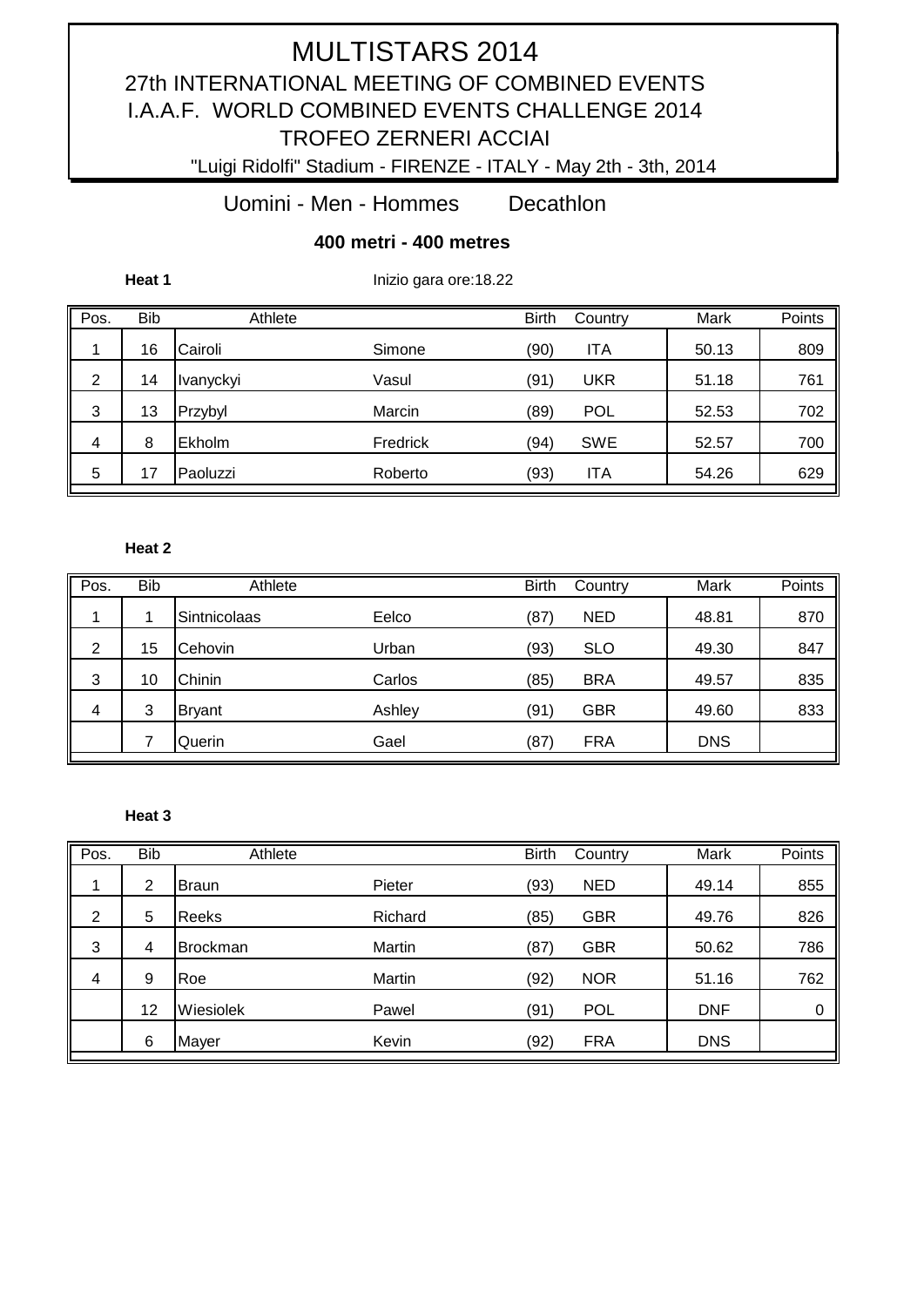"Luigi Ridolfi" Stadium - FIRENZE - ITALY - May 2th - 3th, 2014

Uomini - Men - Hommes Decathlon

#### **110m ostacoli - hurdles - haies**

**Serie / Heat 1** Vento / Wind m/s: 0,1 Inizio gara ore:10.02

| Pos.           | <b>Bib</b> | Athlete       |          | <b>Birth</b> | Country    | Mark       | Points |
|----------------|------------|---------------|----------|--------------|------------|------------|--------|
|                |            | Sintnicolaas  | Eelco    | (87)         | <b>NED</b> | 14.31      | 935    |
| $\overline{2}$ | 10         | Chinin        | Carlos   | (85)         | <b>BRA</b> | 14.46      | 916    |
| 3              | 5          | <b>Reeks</b>  | Richard  | (85)         | <b>GBR</b> | 14.57      | 902    |
| 4              | 8          | Ekholm        | Fredrick | (94)         | <b>SWE</b> | 14.93      | 858    |
| 5              | 3          | <b>Bryant</b> | Ashley   | (91)         | <b>GBR</b> | 15.06      | 842    |
| 6              | 2          | <b>Braun</b>  | Pieter   | (93)         | <b>NED</b> | 15.10      | 837    |
|                | 13         | Przybyl       | Marcin   | (89)         | <b>POL</b> | <b>DNF</b> | 0      |

**Serie / Heat 2** Vento / Wind m/s: 1,3 Inizio gara ore: Inizio gara ore:

| Pos. | <b>Bib</b>       | Athlete         |         | <b>Birth</b> | Country    | Mark       | Points |
|------|------------------|-----------------|---------|--------------|------------|------------|--------|
| 1    | 16               | Cairoli         | Simone  | (90)         | <b>ITA</b> | 15.42      | 799    |
| 2    | 14               | Ivanyckyi       | Vasul   | (91)         | <b>UKR</b> | 15.86      | 749    |
| 3    | 15               | Cehovin         | Urban   | (93)         | <b>SLO</b> | 15.93      | 741    |
| 4    | $\boldsymbol{9}$ | Roe             | Martin  | (92)         | <b>NOR</b> | 16.03      | 729    |
| 5    | 17               | Paoluzzi        | Roberto | (93)         | <b>ITA</b> | 16.34      | 695    |
| 6    | 4                | <b>Brockman</b> | Martin  | (87)         | <b>GBR</b> | 16.71      | 655    |
|      | 12               | Wiesiolek       | Pawel   | (91)         | <b>POL</b> | <b>DNF</b> | 0      |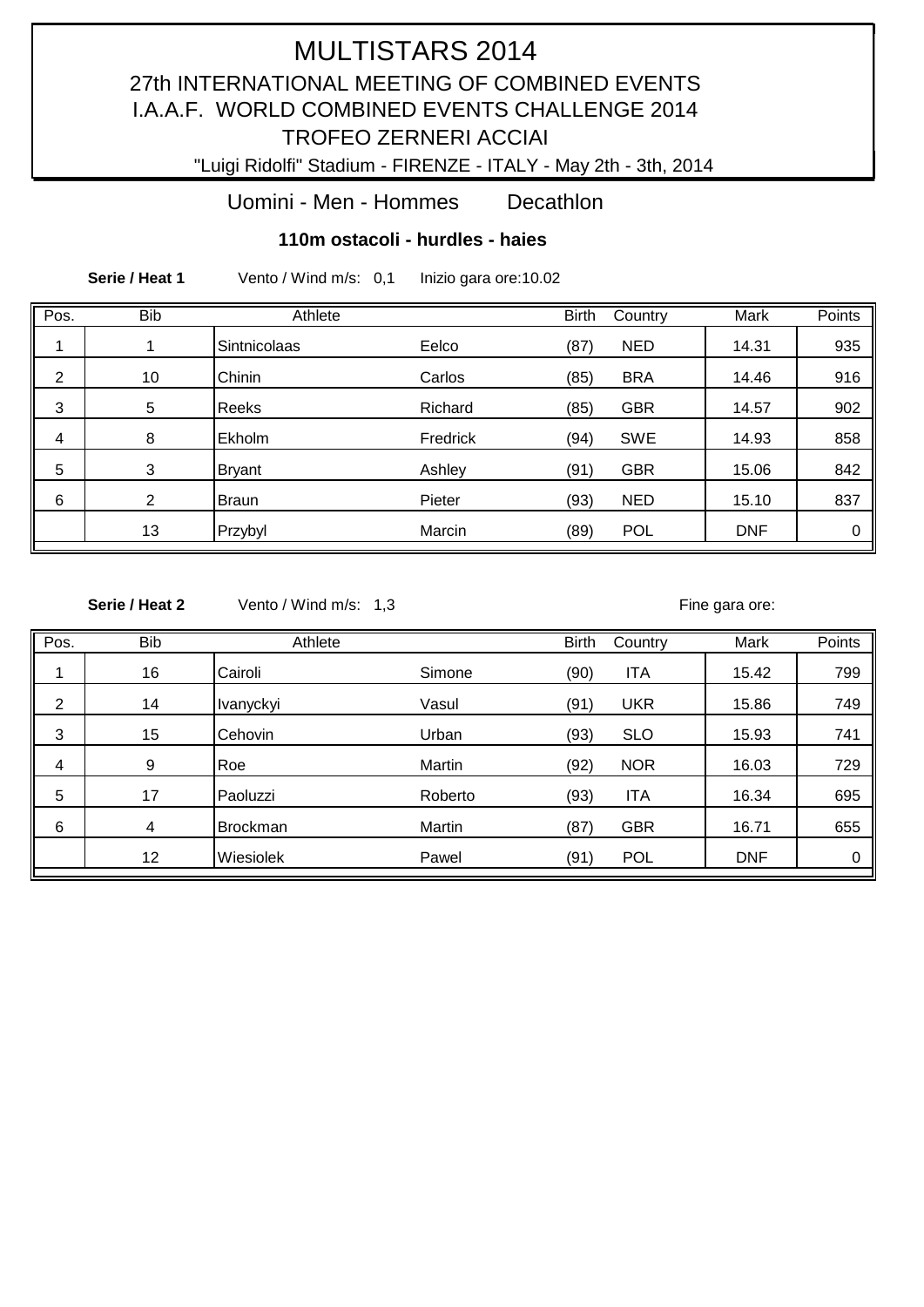"Luigi Ridolfi" Stadium - FIRENZE - ITALY - May 2th - 3th, 2014

Uomini - Men - Hommes Decathlon

Lancio del disco - Discus - Disque

Inizio gara ore:11.15 Fine gara ore:12.04

| Pos. | <b>Bib</b>      | Athlete             |          |          | Birth Country | Attempt 1  | Attempt 2      | Attempt 3      | Mark       | Points |
|------|-----------------|---------------------|----------|----------|---------------|------------|----------------|----------------|------------|--------|
| 1    | 9               | Roe                 | Martin   | (92)     | <b>NOR</b>    | 44.87      | N              | N              | 44.87      | 764    |
| 2    | 13              | Przybyl             | Marcin   | (89) POL |               | 43.28      | 43.16          | 43.83          | 43.83      | 743    |
| 3    | 1               | <b>Sintnicolaas</b> | Eelco    | (87)     | NED.          | 43.38      | $\blacksquare$ | $\blacksquare$ | 43.38      | 734    |
| 4    | $\overline{2}$  | <b>Braun</b>        | Pieter   | (93)     | <b>NED</b>    | 40.91      | 42.53          | $\blacksquare$ | 42.53      | 716    |
| 5    | 10 <sup>°</sup> | Chinin              | Carlos   | (85)     | <b>BRA</b>    | 33.52      | 42.00          | 41.15          | 42.00      | 705    |
| 6    | 3               | Bryant              | Ashley   | (91)     | <b>GBR</b>    | 41.81      | 41.38          | 41.75          | 41.81      | 701    |
| 7    | 5               | Reeks               | Richard  | (85)     | <b>GBR</b>    | 38.82      | 39.12          | 38.23          | 39.12      | 647    |
| 8    | 4               | <b>Brockman</b>     | Martin   | (87)     | <b>GBR</b>    | 38.86      | N              | N              | 38.86      | 641    |
| 9    | 14              | Ivanyckyi           | Vasul    | (91)     | <b>UKR</b>    | 38.48      | N              | 31.96          | 38.48      | 634    |
| 10   | 15              | Cehovin             | Urban    | (93) SLO |               | N          | 34.97          | 37.08          | 37.08      | 605    |
| 11   | 17              | Paoluzzi            | Roberto  | (93)     | ITA           | 27.72      | 30.44          | 31.61          | 31.61      | 496    |
| 12   | 8               | Ekholm              | Fredrick | (94)     | SWE           | 29.62      | 31.54          | N              | 31.54      | 495    |
| 13   | 16              | Cairoli             | Simone   | (90)     | ITA           | 30.56      | N              | N              | 30.56      | 475    |
|      | 12              | Wiesiolek           | Pawel    | (91) POL |               | <b>DNS</b> |                |                | <b>DNS</b> |        |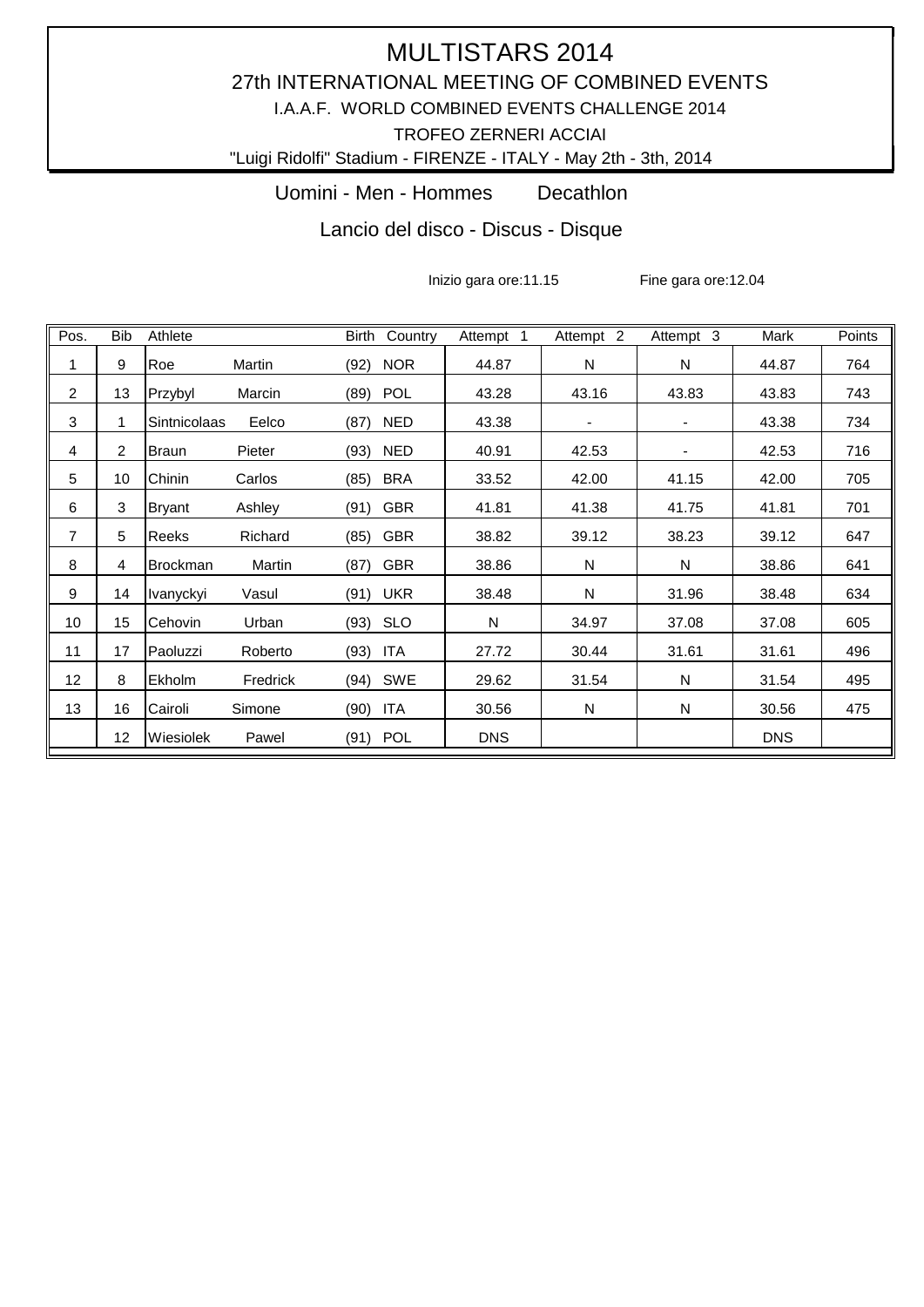#### "Luigi Ridolfi" Stadium - FIRENZE - ITALY - May 2th - 3th, 2014

#### Uomini - Men - Hommes Decathlon

#### **Salto con l'asta - Pole vault - Saut à la perche**

**Group A** Inizio gara ore: 13.25 Fine gara ore: 15.45

| Pos.           | <b>Bib</b>     | Athlete                   | Birth Country | Mark       | Points      |
|----------------|----------------|---------------------------|---------------|------------|-------------|
|                | 1              | Eelco<br>Sintnicolaas     | (87) NED      | 5.25       | 988         |
| $\overline{c}$ | 3              | Ashley<br><b>Bryant</b>   | (91) GBR      | 4.55       | 775         |
| 3              | 8              | Ekholm<br>Fredrick        | (94) SWE      | 4.55       | 775         |
| 4              | $\overline{2}$ | Pieter<br>Braun           | (93) NED      | 4.45       | 746         |
| 5              | 5              | Richard<br>Reeks          | (85) GBR      | 4.45       | 746         |
| 6              | 9              | Martin<br>Roe             | (92) NOR      | 4.35       | 716         |
| $\overline{7}$ | 14             | Ivanyckyi<br>Vasul        | (91) UKR      | 4.35       | 716         |
| 8              | 4              | Martin<br><b>Brockman</b> | (87) GBR      | 4.25       | 688         |
| 9              | 16             | Cairoli<br>Simone         | $(90)$ ITA    | 4.15       | 659         |
| 10             | 17             | Paoluzzi<br>Roberto       | $(93)$ ITA    | 3.85       | 576         |
| 11             | 15             | Urban<br>Cehovin          | $(93)$ SLO    | 3.85       | 576         |
|                | 10             | Chinin<br>Carlos          | (85) BRA      | <b>NM</b>  | $\mathbf 0$ |
|                | 13             | Marcin<br>Przybyl         | (89) POL      | <b>DNS</b> |             |

|    |                 |          | 4.75 |         | 4.85    | 4.95 |         | 5.05 5.15 5.25 5.35 |         |            |   |         | 5.45      |            |           |            |            |            |
|----|-----------------|----------|------|---------|---------|------|---------|---------------------|---------|------------|---|---------|-----------|------------|-----------|------------|------------|------------|
| 1  | Sintnicolaas    | Eelco    |      | -       | $\circ$ | -    |         | $\circ$             | -       | XXO        | - |         | XXX       |            |           |            |            |            |
|    |                 |          |      | 3.45    | 3.55    |      | 3.65    | 3.75                | 3.85    | 3.95       |   |         | 4.05 4.15 |            | 4.25 4.35 | 4.45       | 4.55       | 4.65       |
| 3  | <b>Bryant</b>   | Ashley   |      |         |         |      |         |                     |         |            |   |         | O         | XXO        | xо        | XO         | XO         | XXX        |
| 8  | Ekholm          | Fredrick |      |         |         |      |         |                     |         |            |   |         |           | $\circ$    | 0         | XXO        | XXO        | <b>XXR</b> |
| 2  | Braun           | Pieter   |      |         |         |      |         |                     |         |            |   |         |           | XO         | -         | $\circ$    | <b>XXX</b> |            |
| 5  | Reeks           | Richard  |      |         |         |      |         |                     |         |            |   | XO      | -         | XXO        | $\circ$   | XO         | <b>XXR</b> |            |
| 9  | Roe             | Martin   |      | $\circ$ |         |      |         |                     | o       |            |   | $\circ$ | $\circ$   | $\circ$    | XO        | XXX        |            |            |
| 14 | Ivanyckyi       | Vasul    |      |         |         |      |         |                     |         |            |   | XO      | -         | XO         | xо        | XXX        |            |            |
| 4  | <b>Brockman</b> | Martin   |      |         |         |      |         |                     |         |            |   |         | -         | XO         | -         | XR         |            |            |
| 16 | Cairoli         | Simone   |      |         |         |      |         | -                   | $\circ$ |            | - | $\circ$ | XO        | <b>XXX</b> |           |            |            |            |
| 17 | Paoluzzi        | Roberto  |      |         |         |      | $\circ$ | -                   | $\circ$ | XXX        |   |         |           |            |           |            |            |            |
| 15 | Cehovin         | Urban    |      | $\circ$ |         | o    | $\circ$ | XXO                 | XO      | <b>XXX</b> |   |         |           |            |           |            |            |            |
| 10 | Chinin          | Carlos   |      |         |         |      |         |                     |         |            |   |         |           |            |           | <b>XXX</b> |            |            |
| 13 |                 |          |      |         |         |      |         |                     |         |            |   |         |           |            |           |            |            |            |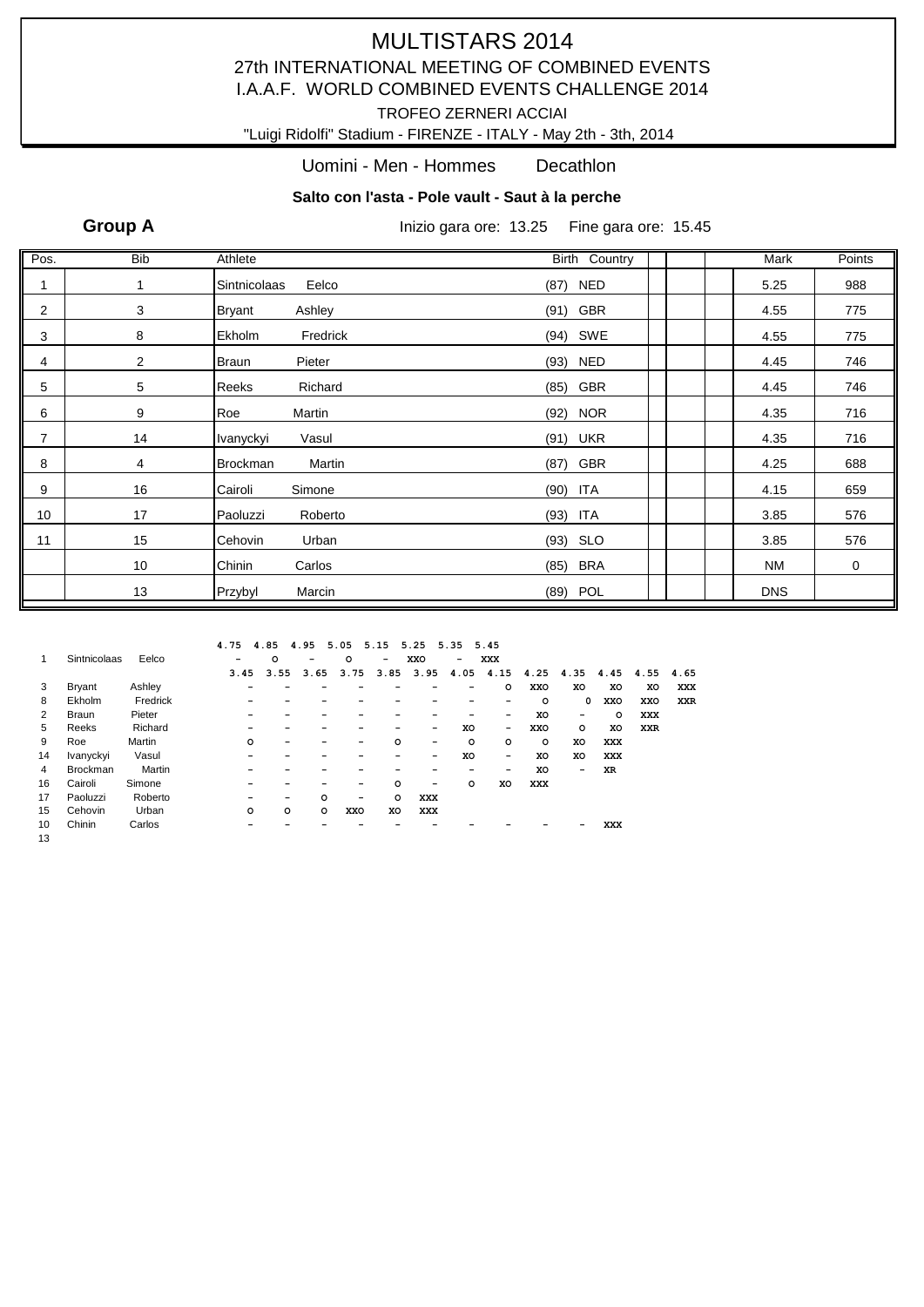"Luigi Ridolfi" Stadium - FIRENZE - ITALY - May 2th - 3th, 2014

Uomini - Men - Hommes Decathlon

Lancio del Giavellotto - Javelin - Javelot

**Group 1** Inizio gara ore:15.55 Fine gara ore:16.15

| Pos.           | <b>Bib</b> | Athlete         |         | <b>Birth</b><br>Country | Attempt    | Attempt 2 | Attempt 3                | Mark       | Points |
|----------------|------------|-----------------|---------|-------------------------|------------|-----------|--------------------------|------------|--------|
|                | 9          | Roe             | Martin  | <b>NOR</b><br>(92)      | 58.35      | 63.31     | $\overline{\phantom{a}}$ | 63.31      | 788    |
| $\overline{2}$ | 14         | Ivanyckyi       | Vasul   | (91) UKR                | 50.28      | N         | 54.13                    | 54.13      | 650    |
| 3              | 16         | Cairoli         | Simone  | ITA<br>(90)             | 51.82      | 49.67     | 50.37                    | 51.82      | 616    |
| 4              | 4          | <b>Brockman</b> | Martin  | <b>GBR</b><br>(87)      | 42.17      | N         | 40.15                    | 42.17      | 474    |
| 5              | 15         | <b>Cehovin</b>  | Urban   | (93) SLO                | 39.33      | N         | 39.20                    | 39.33      | 432    |
| 6              | 17         | Paoluzzi        | Roberto | ITA<br>(93)             | N          | 36.49     | N                        | 36.49      | 392    |
|                | 10         | Chinin          | Carlos  | <b>BRA</b><br>(85)      | <b>DNS</b> |           |                          | <b>DNS</b> |        |

Group 2 **Group 2** Inizio gara ore:16.35 Fine gara ore:17.00

| Pos. | Bib | Athlete       |          | Birth | Country    | Attempt    | Attempt<br>-2 | Attempt 3 | Mark       | Points |
|------|-----|---------------|----------|-------|------------|------------|---------------|-----------|------------|--------|
|      | 3   | <b>Bryant</b> | Ashley   | (91)  | <b>GBR</b> | 58.03      | 59.29         | 63.00     | 63.00      | 783    |
| 2    |     | Sintnicolaas  | Eelco    | (87)  | <b>NED</b> | N          | 61.60         | 61.82     | 61.82      | 765    |
| 3    | 2   | <b>Braun</b>  | Pieter   | (93)  | <b>NED</b> | 58.38      | 60.48         | N         | 60.48      | 745    |
| 4    | 8   | Ekholm        | Fredrick | (94)  | SWE        | 49.85      | 54.18         | 48.36     | 54.18      | 651    |
|      | 5   | <b>Reeks</b>  | Richard  | (85)  | <b>GBR</b> | <b>DNS</b> |               |           | <b>DNS</b> |        |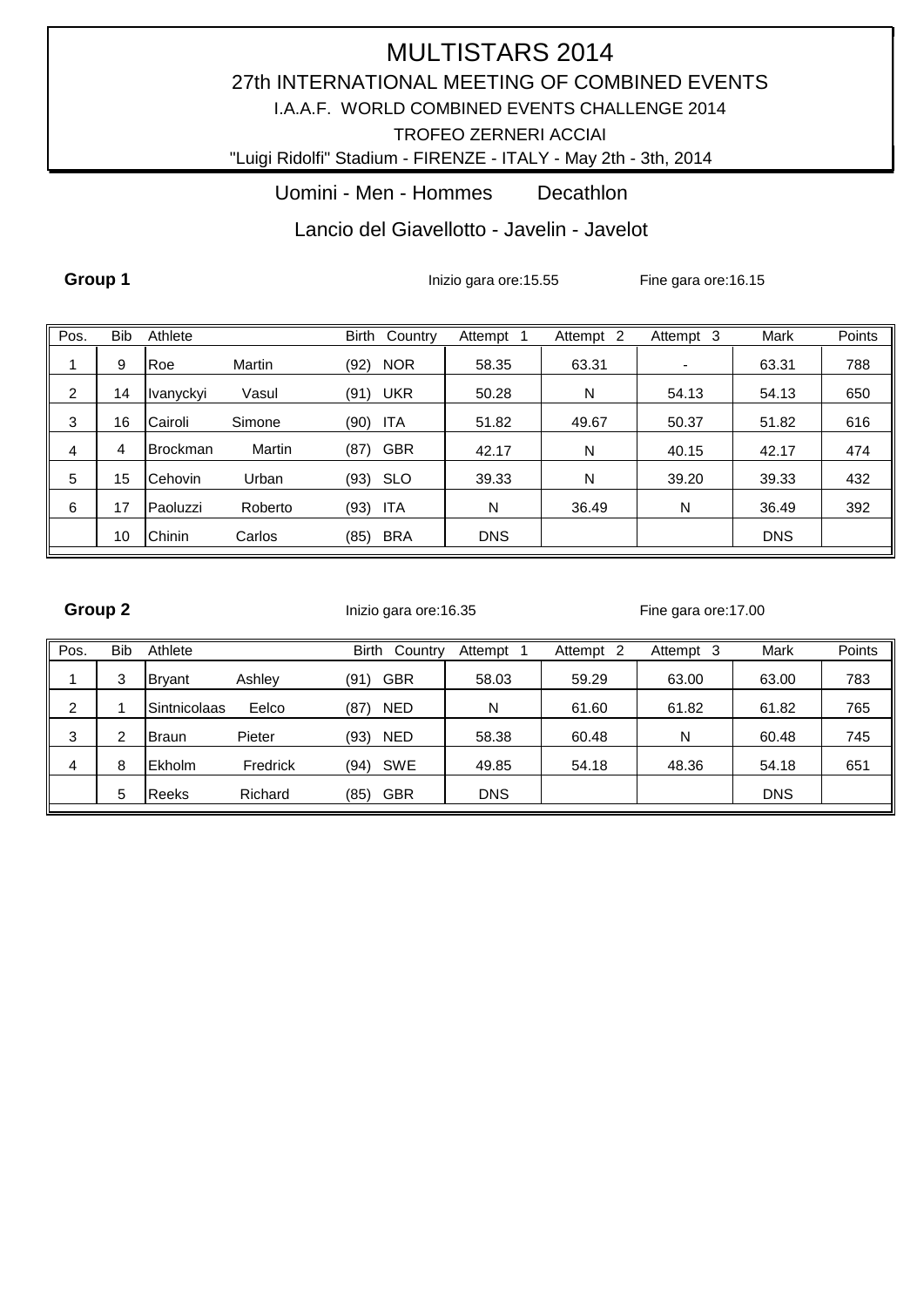# MULTISTARS 2014 27th INTERNATIONAL MEETING OF COMBINED EVENTS TROFEO ZERNERI ACCIAI I.A.A.F. WORLD COMBINED EVENTS CHALLENGE 2014

"Luigi Ridolfi" Stadium - FIRENZE - ITALY - May 2th - 3th, 2014

Uomini - Men - Hommes Decathlon

**1500 metri - 1500 metres** 

Inizio gara ore: 17.46 Fine gara ore: 17.51

| Pos.           | <b>Bib</b>     | Athlete         |          | <b>Birth</b> | Country    | Mark    | Points |
|----------------|----------------|-----------------|----------|--------------|------------|---------|--------|
| 1              | $\overline{2}$ | Braun           | Pieter   | (93)         | <b>NED</b> | 4:31.09 | 737    |
| $\overline{2}$ | 16             | Cairoli         | Simone   | (90)         | <b>ITA</b> | 4:32.89 | 726    |
| $\sqrt{3}$     | 4              | <b>Brockman</b> | Martin   | (87)         | <b>GBR</b> | 4:34.13 | 718    |
| $\overline{4}$ |                | Sintnicolaas    | Eelco    | (87)         | <b>NED</b> | 4:35.23 | 711    |
| 5              | 3              | <b>Bryant</b>   | Ashley   | (91)         | <b>GBR</b> | 4:35.72 | 707    |
| 6              | 15             | Cehovin         | Urban    | (93)         | <b>SLO</b> | 4:36.33 | 704    |
| $\overline{7}$ | 17             | Paoluzzi        | Roberto  | (93)         | <b>ITA</b> | 4:36.73 | 701    |
| 8              | 14             | Ivanyckyi       | Vasul    | (91)         | <b>UKR</b> | 4:38.81 | 688    |
| 9              | 9              | Roe             | Martin   | (92)         | <b>NOR</b> | 4:40.07 | 680    |
| 10             | 8              | Ekholm          | Fredrick | (94)         | <b>SWE</b> | 4:45.69 | 645    |